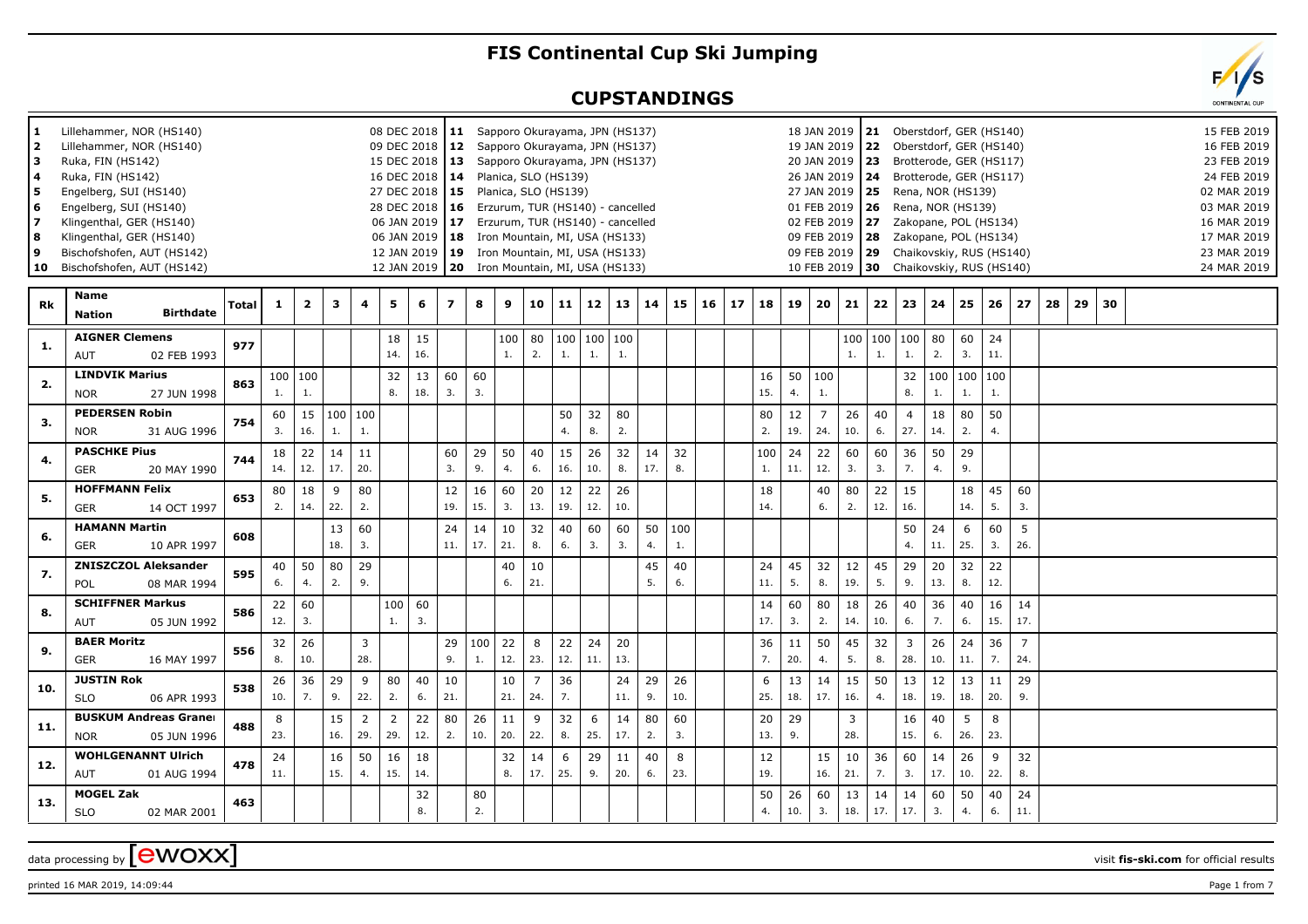| Rk  | Name<br><b>Birthdate</b><br>Nation                       | Total | $\mathbf{1}$          | $\overline{2}$       | 3                              | 4         | 5         | 6                     | $\overline{ }$        | 8                     | 9                     | 10                    | 11        | 12        | 13                             | 14        | 15                    | $16 \mid 17$ | 18                    | 19        | 20        | 21                    | 22        | 23        | 24                    | 25                    | 26                    | 27        | 28 | 29 | 30 |  |  |  |
|-----|----------------------------------------------------------|-------|-----------------------|----------------------|--------------------------------|-----------|-----------|-----------------------|-----------------------|-----------------------|-----------------------|-----------------------|-----------|-----------|--------------------------------|-----------|-----------------------|--------------|-----------------------|-----------|-----------|-----------------------|-----------|-----------|-----------------------|-----------------------|-----------------------|-----------|----|----|----|--|--|--|
| 14. | <b>HOFER Thomas</b><br>28 JAN 1996<br>AUT                | 387   | 45<br>5.              | 29<br>9.             |                                |           | 22<br>12. | 11<br>20.             |                       |                       | 15<br>16.             | 15<br>16.             | 45<br>5.  | 5<br>26.  | 16<br>15.                      | 16<br>15. | 24<br>11.             |              | 26<br>10.             | 18<br>14. | 24<br>11. | $\overline{2}$<br>29. | 10<br>21. | 18<br>14. | $\overline{4}$<br>27. | 10<br>21.             | 10<br>21.             | 22<br>12. |    |    |    |  |  |  |
| 15. | <b>BARTOL Tilen</b><br>17 APR 1997<br>SLO                | 372   |                       |                      |                                |           |           |                       | 100<br>1.             |                       |                       |                       |           |           |                                |           |                       |              | 40<br>6.              | 32<br>8.  | 16<br>15. | 50<br>4.              | 80<br>2.  | 12<br>19. | 22<br>12.             |                       | 20<br>13.             |           |    |    |    |  |  |  |
| 16. | <b>PAVLOVCIC Bor</b><br><b>SLO</b><br>27 JUN 1998        | 358   |                       |                      |                                |           |           |                       |                       |                       | 26<br>10.             | 36<br>7.              | 26<br>10. | 7<br>24.  | $\overline{\mathbf{3}}$<br>28. | 100<br>1. | 80<br>2.              |              |                       |           |           |                       |           |           |                       |                       |                       | 80<br>2.  |    |    |    |  |  |  |
| 17. | <b>HUBER Stefan</b><br>08 MAR 1994<br>AUT                | 344   |                       |                      |                                |           |           |                       |                       |                       |                       |                       |           |           |                                |           | 50<br>4.              |              | 8<br>23.              | 80<br>2.  | 13<br>18. | 20<br>13.             | 15<br>16. | 6<br>25.  | 11<br>20.             | 36<br>7.              | 5<br>26.              | 100<br>1. |    |    |    |  |  |  |
| 18. | <b>JELAR Ziga</b><br>22 OCT 1997<br><b>SLO</b>           | 340   | 20.                   | $11 \mid 14$<br> 17. |                                |           |           |                       | 15<br>16.             | 6<br>25.              | 80<br>2.              | 100<br>1.             | 24<br>11. | 40<br>6.  | 50<br>4.                       |           |                       |              |                       |           |           |                       |           |           |                       |                       |                       |           |    |    |    |  |  |  |
| 19. | <b>WASEK Pawel</b><br>02 JUN 1999<br>POL                 | 308   | 9<br>22.              | 9<br>22.             | 24<br>11.                      | 40<br>6.  | 10<br>21. |                       |                       | 20<br>13.             | 16<br>15.             | 18<br>14.             |           |           |                                |           |                       |              |                       |           |           | 32<br>8.              | 18<br>14. | 80<br>2.  | 16<br>15.             | $\overline{4}$<br>27. | 12<br>19.             |           |    |    |    |  |  |  |
| 20. | <b>HVALA Jaka</b><br>SLO<br>15 JUL 1993                  | 304   | 13<br>18.             | 20<br>13.            | 40<br>6.                       | 15<br>16. | 11<br>20. | 10<br>21.             |                       |                       |                       |                       |           |           |                                | 26<br>10. | 15<br>16.             |              |                       | 40<br>6.  | 29<br>9.  | 16<br>15.             | 12<br>19. | 22<br>12. | 8<br>23.              | 14<br>17.             | $\mathbf{1}$<br>30.   | 12<br>19. |    |    |    |  |  |  |
| 21. | <b>DEZMAN Nejc</b><br><b>SLO</b><br>07 DEC 1992          | 302   | 16<br>15.             | 13<br>18.            | 8<br>23.                       | 14<br>17. | 60<br>3.  | 1<br>30.              |                       |                       |                       | 22<br>12.             | 60<br>3.  | 10<br>21. | 15<br>16.                      | 24<br>11. | 18<br>14.             |              | 4<br>27.              |           | 8<br>23.  | 12<br>19.             | 8<br>23.  |           |                       | 3<br>28.              | 6<br>25.              |           |    |    |    |  |  |  |
| 22. | <b>MARKENG Thomas Aaser</b><br>18 JUN 2000<br><b>NOR</b> | 293   | 4<br>$27.$ 27.        | $\overline{4}$       | 26<br>10.                      | 24<br>11. | 7<br>24.  | 9<br>22.              | $\overline{4}$<br>27. | 10<br>21.             |                       |                       |           |           |                                |           |                       |              | 60<br>3.              | 100<br>1. | 45<br>5.  |                       |           |           |                       |                       |                       |           |    |    |    |  |  |  |
| 23. | <b>WANK Andreas</b><br>GER<br>18 FEB 1988                | 284   | 20<br>13.             | 26<br>10.            |                                | 5<br>26.  | 5<br>26.  |                       | 10<br>21.             | $\overline{2}$<br>29. | $\overline{7}$<br>24. | 12<br>19.             | 80<br>2.  | 14<br>17. | 22<br>12.                      | 15<br>16. |                       |              |                       |           |           |                       |           |           |                       | 11<br>20.             | 15<br>16.             | 40<br>6.  |    |    |    |  |  |  |
| 24. | <b>POGRAJC Andraz</b><br>26 SEP 1991<br><b>SLO</b>       | 277   |                       |                      |                                |           |           |                       |                       |                       | 14<br>17.             |                       | 18<br>14. | 45<br>5.  | 7<br>24.                       | 36<br>7.  | 45<br>5.              |              |                       | 16<br>15. |           | 9<br>22.              |           | 26<br>10. | 32<br>8.              | 15<br>16.             | 14<br>17.             |           |    |    |    |  |  |  |
| 25. | <b>STEKALA Andrzej</b><br>30 JUN 1995<br>POL             | 234   |                       |                      | 50<br>4.                       | 6<br>25.  |           | $\overline{2}$<br>29. |                       |                       | 6<br>25.              | 4<br>27.              |           |           |                                | 10<br>21. | 12<br>19.             |              | 32<br>8.              |           | 12<br>19. | 29<br>9.              | 29<br>9.  | 9<br>22.  | $\overline{7}$<br>24. | $\overline{7}$<br>24. | $\overline{4}$<br>27. | 15<br>16. |    |    |    |  |  |  |
| 26. | <b>AUNE Joakim</b><br>10 AUG 1993<br><b>NOR</b>          | 218   |                       |                      |                                |           |           |                       |                       |                       | 18<br>14.             |                       | 14<br>17. | 20<br>13. | 13<br>18.                      | 18<br>14. | 13<br>18.             |              | 29<br>9.              | 36<br>7.  | 1<br>30.  | 22<br>12.             | 1<br>30.  |           |                       | 8<br>23.              | 14<br>17.             | 11<br>20. |    |    |    |  |  |  |
| 27. | <b>FREUND Severin</b><br><b>GER</b><br>11 MAY 1988       | 211   |                       |                      |                                |           |           |                       | 36<br>7.              | 15<br>16.             | 24<br>11.             | 60<br>3.              | 20<br>13. | 11<br>20. | 45<br>5.                       |           |                       |              |                       |           |           |                       |           |           |                       |                       |                       |           |    |    |    |  |  |  |
| 28. | <b>SATO Keiichi</b><br>27 JUL 1997<br>JPN                | 206   |                       |                      |                                |           |           |                       |                       |                       |                       |                       |           | 16<br>15. | 40<br>6.                       |           |                       |              |                       |           |           | 40<br>6.              | 20<br>13. | 45<br>5.  | 45<br>5.              |                       |                       |           |    |    |    |  |  |  |
| 29. | <b>VILLUMSTAD Fredrik</b><br>21 MAR 1999<br><b>NOR</b>   | 196   |                       |                      |                                |           |           |                       |                       |                       |                       |                       |           |           |                                |           |                       |              |                       |           |           |                       |           | 20<br>13. | 29<br>9.              | 45<br>5.              | 80<br>2.              | 22<br>12. |    |    |    |  |  |  |
| 30. | <b>TOCHIMOTO Shohei</b><br>JPN<br>21 DEC 1989            | 189   |                       | 12<br>19.            | $\overline{\mathbf{3}}$<br>28. | 32<br>8.  | 15<br>16. | 50<br>4.              | 45<br>5.              | 32<br>8.              |                       |                       |           |           |                                |           |                       |              |                       |           |           |                       |           |           |                       |                       |                       |           |    |    |    |  |  |  |
| 31. | <b>SAKALA Filip</b><br>CZE<br>21 MAY 1996                | 183   | $\overline{2}$<br>29. | 6<br>25.             | $\overline{4}$<br>27.          | 12<br>19. | 8<br>23.  |                       | 20<br>13.             | 45<br>5.              |                       | $\overline{2}$<br>29. |           |           |                                | 9<br>22.  | $\overline{7}$<br>24. |              |                       | 20<br>13. | 10<br>21. |                       |           | 12<br>19. |                       |                       |                       | 26<br>10. |    |    |    |  |  |  |
| 32. | <b>LISSO Justin</b><br>12 DEC 1999<br><b>GER</b>         | 173   | 36<br>7.              |                      | 32<br>8.                       |           |           |                       |                       |                       |                       |                       |           |           |                                |           |                       |              | $\overline{7}$<br>24. | 22<br>12. | 20<br>13. | 24<br>11.             | 7<br>24.  | 12<br>19. |                       |                       |                       | 13<br>18. |    |    |    |  |  |  |

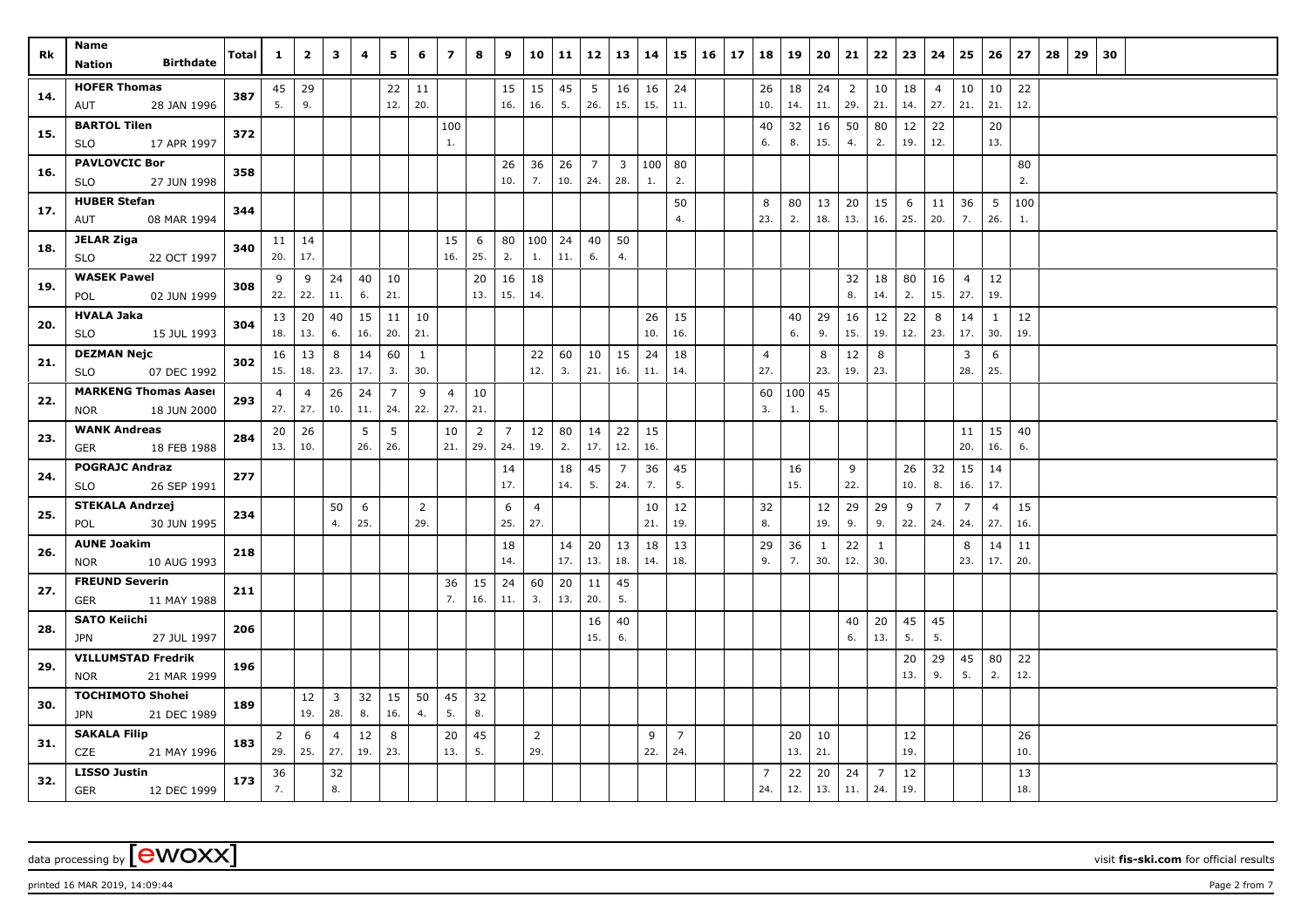| Rk  | Name<br><b>Birthdate</b><br><b>Nation</b>                 | Total | $\mathbf{1}$          | $\overline{2}$        | 3         | 4                     | 5         | 6                     | $\overline{z}$        | 8                     | 9                     | 10        | 11                    | 12        | 13                    | 14                    | 15                    | <b>16</b> | 17 | 18       | 19       | 20        | 21                    | 22        | 23             | 24        | 25        | 26                    | 27        | 28 | 29 | 30 |  |  |  |
|-----|-----------------------------------------------------------|-------|-----------------------|-----------------------|-----------|-----------------------|-----------|-----------------------|-----------------------|-----------------------|-----------------------|-----------|-----------------------|-----------|-----------------------|-----------------------|-----------------------|-----------|----|----------|----------|-----------|-----------------------|-----------|----------------|-----------|-----------|-----------------------|-----------|----|----|----|--|--|--|
| 33. | <b>VANCURA Tomas</b><br>10 SEP 1996<br>CZE                | 170   |                       |                       |           |                       |           | 8<br>23.              |                       | $\overline{4}$<br>27. | $\mathbf{1}$<br>30.   |           |                       | 80<br>2.  | 9<br>22.              | 32<br>8.              | 22<br>12.             |           |    |          | 6<br>25. |           | 8<br>23.              |           |                |           |           |                       |           |    |    |    |  |  |  |
| 34. | <b>LEITNER Clemens</b><br>07 NOV 1998<br>AUT              | 161   |                       |                       |           |                       |           |                       |                       |                       | 45<br>5.              | 26<br>10. | 16<br>15.             | 13<br>18. | 36<br>7.              |                       |                       |           |    |          |          |           |                       | 16<br>15. |                | 9<br>22.  |           |                       |           |    |    |    |  |  |  |
| 35. | <b>LEAROYD Jonathan</b><br>03 NOV 2000<br><b>FRA</b>      | 152   |                       | $\overline{7}$<br>24. |           |                       |           | $\overline{7}$<br>24. | 22<br>12.             |                       | 36<br>7.              | 50<br>4.  |                       |           |                       |                       |                       |           |    | 5<br>26. |          | 20<br>13. |                       | 5<br>26.  |                |           |           |                       |           |    |    |    |  |  |  |
| 36. | <b>IWASA Yuken</b><br>02 JUL 1999<br><b>JPN</b>           | 149   |                       | $10\,$<br>21.         | 36<br>7.  |                       | 20<br>13. | 26<br>10.             | 8<br>23.              |                       |                       |           | $\overline{7}$<br>24. | 36<br>7.  |                       |                       |                       |           |    |          |          |           | 6<br>25.              |           |                |           |           |                       |           |    |    |    |  |  |  |
| 36. | <b>AIGRO Artti</b><br>29 AUG 1999<br><b>EST</b>           | 149   | 3<br>28.              |                       | 45<br>5.  | 36<br>7.              |           |                       |                       | 36<br>7.              |                       | 29<br>9.  |                       |           |                       |                       |                       |           |    |          |          |           |                       |           |                |           |           |                       |           |    |    |    |  |  |  |
| 38. | <b>ITO Kenshiro</b><br>08 JAN 1990<br>JPN                 | 145   | $\mathbf{1}$<br>30.   | $\overline{3}$<br>28. |           | 10<br>21.             | 50<br>4.  | 14<br>17.             |                       | 20.                   | $11 \mid 13$<br>18.   |           | 13<br>18.             | 12<br>19. | 18<br>14.             |                       |                       |           |    |          |          |           |                       |           |                |           |           |                       |           |    |    |    |  |  |  |
| 39. | <b>TAKEUCHI Taku</b><br>20 MAY 1987<br>JPN                | 144   |                       | $\overline{2}$<br>29. |           |                       |           |                       |                       |                       |                       |           | 29<br>9.              | 50<br>4.  | 8<br>23.              |                       |                       |           |    |          |          |           | 36<br>7.              | 13<br>18. |                | 6<br>25.  |           |                       |           |    |    |    |  |  |  |
| 40. | <b>SCHMID Constantin</b><br>27 NOV 1999<br>GER            | 135   | 50<br>4.              | 80<br>2.              | 5<br>26.  |                       |           |                       |                       |                       |                       |           |                       |           |                       |                       |                       |           |    |          |          |           |                       |           |                |           |           |                       |           |    |    |    |  |  |  |
| 41. | <b>TEPES Jurij</b><br><b>SLO</b><br>14 FEB 1989           | 129   |                       |                       |           | 8<br>23.              |           |                       |                       |                       | 12<br>19.             | 13<br>18. |                       |           |                       | 60<br>3.              | 36<br>7.              |           |    |          |          |           |                       |           |                |           |           |                       |           |    |    |    |  |  |  |
| 42. | <b>LANISEK Anze</b><br><b>SLO</b><br>20 APR 1996          | 125   |                       |                       |           |                       | 45<br>5.  | 80<br>2.              |                       |                       |                       |           |                       |           |                       |                       |                       |           |    |          |          |           |                       |           |                |           |           |                       |           |    |    |    |  |  |  |
| 43. | <b>BJOERENG Joacim Oeder</b><br><b>NOR</b><br>14 DEC 1995 | 120   | $\overline{7}$<br>24. |                       | 18<br>14. |                       | 29<br>9.  | 6<br>25.              | 11<br>20.             | $\mathbf{1}$<br>30.   | $\overline{4}$<br>27. |           | 11<br>20.             |           | 6<br>25.              | $\overline{7}$<br>24. | 20<br>13.             |           |    |          |          |           |                       |           |                |           |           |                       |           |    |    |    |  |  |  |
| 44. | <b>NAZAROV Mikhail</b><br>14 OCT 1994<br><b>RUS</b>       | 119   |                       |                       | 20<br>13. | $\overline{7}$<br>24. |           |                       |                       |                       |                       |           |                       |           |                       |                       |                       |           |    |          |          |           | $\overline{4}$<br>27. |           | 24<br>$11. \,$ | 10<br>21. | 22<br>12. | 32<br>8.              |           |    |    |    |  |  |  |
| 45. | <b>STEINER Maximilian</b><br>04 MAY 1996<br>AUT           | 113   |                       |                       |           |                       |           |                       | $\overline{2}$<br>29. | 18<br>14.             | 5<br>26.              | 24<br>11. | 8<br>23.              | 15<br>16. | $\overline{2}$<br>29. | 1<br>30.              | $\overline{2}$<br>29. |           |    |          |          |           |                       |           |                |           |           |                       | 36<br>7.  |    |    |    |  |  |  |
| 46. | <b>ROTH Luca</b><br>14 APR 2000<br>GER                    | 111   |                       |                       |           |                       |           | 20<br>13.             | 26<br>10.             | 40<br>6.              |                       |           |                       |           |                       |                       |                       |           |    |          |          |           | $\overline{7}$<br>24. |           |                |           |           |                       | 18<br>14. |    |    |    |  |  |  |
| 47. | <b>SCHULER Andreas</b><br>30 DEC 1995<br>SUI              | 110   |                       |                       |           |                       | 36<br>7.  | 29<br>9.              |                       |                       | 20<br>13.             | 16<br>15. |                       |           |                       |                       |                       |           |    |          |          |           |                       |           |                |           |           |                       | 9<br>22.  |    |    |    |  |  |  |
| 48. | <b>HLAVA Lukas</b><br>10 SEP 1984<br>CZE                  | 106   |                       |                       |           |                       |           |                       |                       |                       |                       |           |                       |           | 5<br>26.              | 22<br>12.             | 18<br>14.             |           |    |          |          |           |                       |           |                |           | 16<br>15. |                       | 45<br>5.  |    |    |    |  |  |  |
| 49. | <b>KOT Maciej</b><br>POL<br>09 JUN 1991                   | 102   |                       |                       |           |                       |           |                       |                       |                       |                       |           |                       |           |                       |                       |                       |           |    |          |          |           |                       |           | 8<br>23.       | 15<br>16. |           | 29<br>9.              | 50<br>4.  |    |    |    |  |  |  |
| 50. | <b>HAUSWIRTH Sandro</b><br>29 AUG 2000<br>SUI             | 101   |                       |                       |           |                       | 24<br>11. | 5<br>26.              | 40<br>6.              | 13<br>18.             |                       |           |                       |           |                       |                       |                       |           |    |          |          |           |                       |           |                |           | 12<br>19. | $\overline{7}$<br>24. |           |    |    |    |  |  |  |
| 51. | <b>ASCHENWALD Philipp</b><br>AUT<br>12 NOV 1995           | 100   |                       |                       |           |                       |           | 100<br>$1.$           |                       |                       |                       |           |                       |           |                       |                       |                       |           |    |          |          |           |                       |           |                |           |           |                       |           |    |    |    |  |  |  |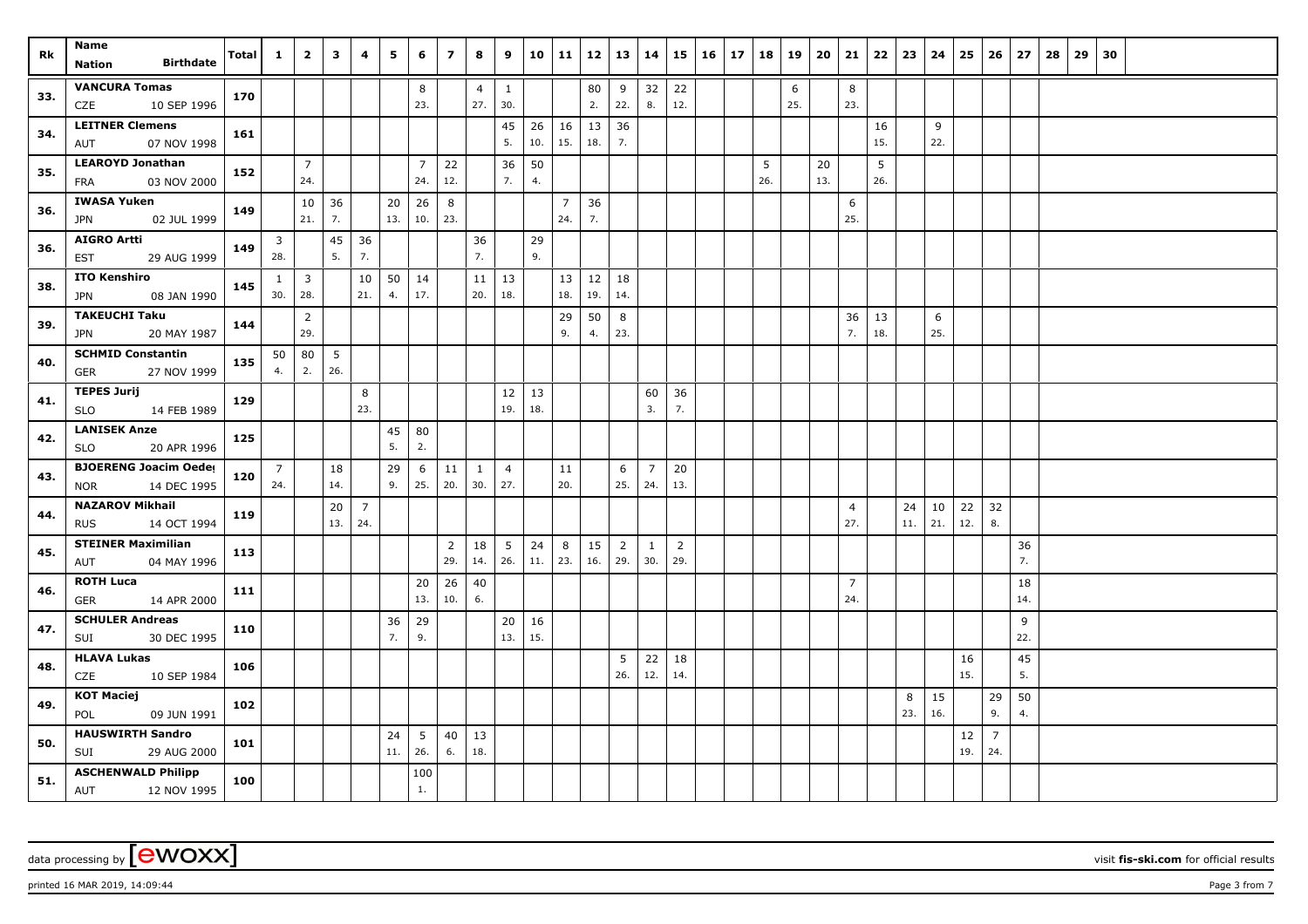| Rk  | Name<br><b>Birthdate</b><br>Nation                 | <b>Total</b> | $\mathbf{1}$ | $\overline{2}$ | 3                   | 4         | 5           | 6                     | $\overline{z}$  | 8              | 9              |                       | 10 11        | 12 | $\vert$ 13 | 14        | 15             | 16 | 17 | 18           | 19                    | 20                             | 21        | 22                    | 23                     | 24                  | 25  | 26             | 27  | 28 | 29 | 30 |  |  |
|-----|----------------------------------------------------|--------------|--------------|----------------|---------------------|-----------|-------------|-----------------------|-----------------|----------------|----------------|-----------------------|--------------|----|------------|-----------|----------------|----|----|--------------|-----------------------|--------------------------------|-----------|-----------------------|------------------------|---------------------|-----|----------------|-----|----|----|----|--|--|
|     | <b>LIENHER Maximilian</b>                          |              |              |                |                     |           |             |                       | 6               | 12             |                |                       |              |    |            |           |                |    |    | 45           | 8                     | 26                             |           | $\overline{3}$        |                        |                     |     |                |     |    |    |    |  |  |
| 51. | 30 JAN 1999<br>AUT                                 | 100          |              |                |                     |           |             |                       | 25.             | 19.            |                |                       |              |    |            |           |                |    |    | 5.           | 23.                   | 10.                            |           | 28.                   |                        |                     |     |                |     |    |    |    |  |  |
|     | <b>BOYD-CLOWES Mackenzi</b>                        |              | 10           | 40             |                     |           |             |                       |                 |                |                |                       |              |    |            | 20        | 29             |    |    |              |                       |                                |           |                       |                        |                     |     |                |     |    |    |    |  |  |
| 53. | 13 JUL 1991<br>CAN                                 | 99           | 21.          | 6.             |                     |           |             |                       |                 |                |                |                       |              |    |            | 13.       | 9.             |    |    |              |                       |                                |           |                       |                        |                     |     |                |     |    |    |    |  |  |
| 54. | <b>KRANJEC Robert</b>                              | 92           |              | 16             | 60                  | 16        |             |                       |                 |                |                |                       |              |    |            |           |                |    |    |              |                       |                                |           |                       |                        |                     |     |                |     |    |    |    |  |  |
|     | <b>SLO</b><br>16 JUL 1981                          |              |              | 15.            | 3.                  | 15.       |             |                       |                 |                |                |                       |              |    |            |           |                |    |    |              |                       |                                |           |                       |                        |                     |     |                |     |    |    |    |  |  |
| 55. | <b>EGLOFF Luca</b>                                 | 91           |              |                |                     |           | 1           |                       |                 | 5              | $\overline{2}$ |                       |              |    |            | 11        |                |    |    | 22           | 14                    | 36                             |           |                       |                        |                     |     |                |     |    |    |    |  |  |
|     | SUI<br>06 JUN 1995                                 |              |              |                |                     |           | 30.         |                       |                 | 26.            | 29.            |                       |              |    |            | 20.       |                |    |    | 12.          | 17.                   | 7.                             |           |                       |                        |                     |     |                |     |    |    |    |  |  |
| 56. | <b>RINGEN Sondre</b><br>09 OCT 1996<br><b>NOR</b>  | 83           | 29<br>9.     |                | $12\,$<br>19.       | 18<br>14. | 14<br>17.   |                       |                 |                |                |                       |              |    |            |           |                |    |    |              |                       |                                |           |                       | $\overline{7}$<br>24.  | $\mathbf{3}$<br>28. |     |                |     |    |    |    |  |  |
| 56. | <b>MURANKA Klemens</b><br>31 AUG 1994              | 83           | 15<br>16.    |                | $\mathbf{1}$<br>30. | 26<br>10. | 9<br>22.    | $\overline{4}$<br>27. | 13<br>18.       |                |                | $\overline{3}$<br>28. |              |    |            |           |                |    |    | 9<br>22.     | $\overline{3}$<br>28. |                                |           |                       |                        |                     |     |                |     |    |    |    |  |  |
|     | POL<br><b>KOZISEK Cestmir</b>                      |              |              |                |                     |           |             |                       |                 |                |                |                       |              |    |            |           |                |    |    |              |                       |                                |           |                       |                        |                     |     |                |     |    |    |    |  |  |
| 58. | CZE<br>09 NOV 1991                                 | 82           | 6<br>25.     |                |                     |           | 26<br>$10.$ | 24<br>11.             |                 |                |                |                       |              |    |            |           |                |    |    |              |                       |                                | 14<br>17. | 12<br>19.             |                        |                     |     |                |     |    |    |    |  |  |
|     | <b>MAERKL Kilian</b>                               |              |              |                |                     |           |             |                       | 32              | 50             |                |                       |              |    |            |           |                |    |    |              |                       |                                |           |                       |                        |                     |     |                |     |    |    |    |  |  |
| 58. | 10 APR 2000<br><b>GER</b>                          | 82           |              |                |                     |           |             |                       | $\bf 8.$        | 4.             |                |                       |              |    |            |           |                |    |    |              |                       |                                |           |                       |                        |                     |     |                |     |    |    |    |  |  |
|     | <b>SCHLIERENZAUER Grego</b>                        |              |              |                |                     |           |             |                       |                 |                | 29             | 50                    |              |    |            |           |                |    |    |              |                       |                                |           |                       |                        |                     |     |                |     |    |    |    |  |  |
| 60. | 07 JAN 1990<br>AUT                                 | 79           |              |                |                     |           |             |                       |                 |                | 9.             | 4.                    |              |    |            |           |                |    |    |              |                       |                                |           |                       |                        |                     |     |                |     |    |    |    |  |  |
| 61. | <b>NOUSIAINEN Eetu</b>                             | 75           | 14           | 32             | $\overline{7}$      | 22        |             |                       |                 |                |                |                       |              |    |            |           |                |    |    |              |                       |                                |           |                       |                        |                     |     |                |     |    |    |    |  |  |
|     | 29 APR 1997<br>FIN                                 |              | 17.          | 8.             | 24.                 | 12.       |             |                       |                 |                |                |                       |              |    |            |           |                |    |    |              |                       |                                |           |                       |                        |                     |     |                |     |    |    |    |  |  |
| 62. | <b>PETER Dominik</b>                               | 73           |              |                |                     |           | 6<br>25.    |                       | 18              | 22             |                |                       |              |    |            |           |                |    |    |              |                       |                                |           |                       |                        |                     | 9   | 18             |     |    |    |    |  |  |
|     | SUI<br>30 MAY 2001                                 |              |              |                |                     |           |             |                       | 14.             | 12.            |                |                       |              |    |            |           |                |    |    |              |                       |                                |           |                       |                        |                     | 22. | 14.            |     |    |    |    |  |  |
| 63. | <b>PREVC Cene</b><br><b>SLO</b><br>12 MAR 1996     | 69           |              |                |                     |           |             |                       |                 |                |                |                       |              |    |            | 12<br>19. | 14<br>17.      |    |    | 10<br>21.    | 10<br>21.             | $\overline{\mathbf{3}}$<br>28. |           | $\overline{2}$<br>29. | $5\phantom{.0}$<br>26. | 13<br>18.           |     |                |     |    |    |    |  |  |
|     | <b>KANTYKA Przemyslaw</b>                          |              |              |                |                     |           |             |                       | $\overline{3}$  |                |                |                       |              |    |            | 6         | $\overline{4}$ |    |    |              | 15                    | $\overline{4}$                 |           | 24                    | 1                      |                     |     | $\overline{2}$ | 8   |    |    |    |  |  |
| 64. | 15 DEC 1996<br>POL                                 | 67           |              |                |                     |           |             |                       | 28.             |                |                |                       |              |    |            | 25.       | 27.            |    |    |              | 16.                   | 27.                            |           | 11.                   | 30.                    |                     |     | 29.            | 23. |    |    |    |  |  |
| 65. | <b>RAIMUND Philipp</b>                             | 66           |              |                |                     |           |             | 16                    | $5\phantom{.0}$ | 24             |                |                       |              |    |            |           |                |    |    |              | $\overline{2}$        | 5                              | 5         | 6                     |                        | $\overline{3}$      |     |                |     |    |    |    |  |  |
|     | 23 JUN 2000<br><b>GER</b>                          |              |              |                |                     |           |             | 15.                   | 26.             | 11.            |                |                       |              |    |            |           |                |    |    |              | 29.                   | 26.                            | 26.       | 25.                   |                        | 28.                 |     |                |     |    |    |    |  |  |
| 66. | <b>ALAMOMMO Andreas</b><br>23 DEC 1998<br>FIN      | 63           |              |                |                     |           | 13<br>18.   | 50<br>4.              |                 |                |                |                       |              |    |            |           |                |    |    |              |                       |                                |           |                       |                        |                     |     |                |     |    |    |    |  |  |
|     | <b>DESCHWANDEN Gregor</b>                          |              |              |                |                     |           |             | $\overline{3}$        | 14              | $\overline{7}$ | 10             | 6                     |              |    |            | 5         | 9              |    |    | $\mathbf{1}$ | $\overline{7}$        |                                |           |                       |                        |                     |     |                |     |    |    |    |  |  |
| 67. | 27 FEB 1991<br>SUI                                 | 62           |              |                |                     |           |             | 28.                   | 17.             | 24.            | 21.            | 25.                   |              |    |            | 26.       | 22.            |    |    | 30.          | 24.                   |                                |           |                       |                        |                     |     |                |     |    |    |    |  |  |
| 68. | <b>ALTENBURGER Florian</b>                         | 56           |              |                | 22                  |           |             |                       | 16              | 9              | $\overline{3}$ | 5                     | $\mathbf{1}$ |    |            |           |                |    |    |              |                       |                                |           |                       |                        |                     |     |                |     |    |    |    |  |  |
|     | AUT<br>02 NOV 1993                                 |              |              |                | 12.                 |           |             |                       | 15.             | 22.            | 28.            | 26.                   | 30.          |    |            |           |                |    |    |              |                       |                                |           |                       |                        |                     |     |                |     |    |    |    |  |  |
| 69. | <b>SEMENIC Anze</b>                                | 51           |              |                | 6<br>25.            | 45<br>5.  |             |                       |                 |                |                |                       |              |    |            |           |                |    |    |              |                       |                                |           |                       |                        |                     |     |                |     |    |    |    |  |  |
|     | <b>SLO</b><br>01 AUG 1993<br><b>FETTNER Manuel</b> |              |              |                |                     |           |             |                       |                 |                |                |                       |              |    |            |           |                |    |    |              |                       |                                |           |                       |                        |                     |     |                |     |    |    |    |  |  |
| 70. | AUT<br>17 JUN 1985                                 | 49           |              |                |                     |           | 13<br>18.   | 36<br>7.              |                 |                |                |                       |              |    |            |           |                |    |    |              |                       |                                |           |                       |                        |                     |     |                |     |    |    |    |  |  |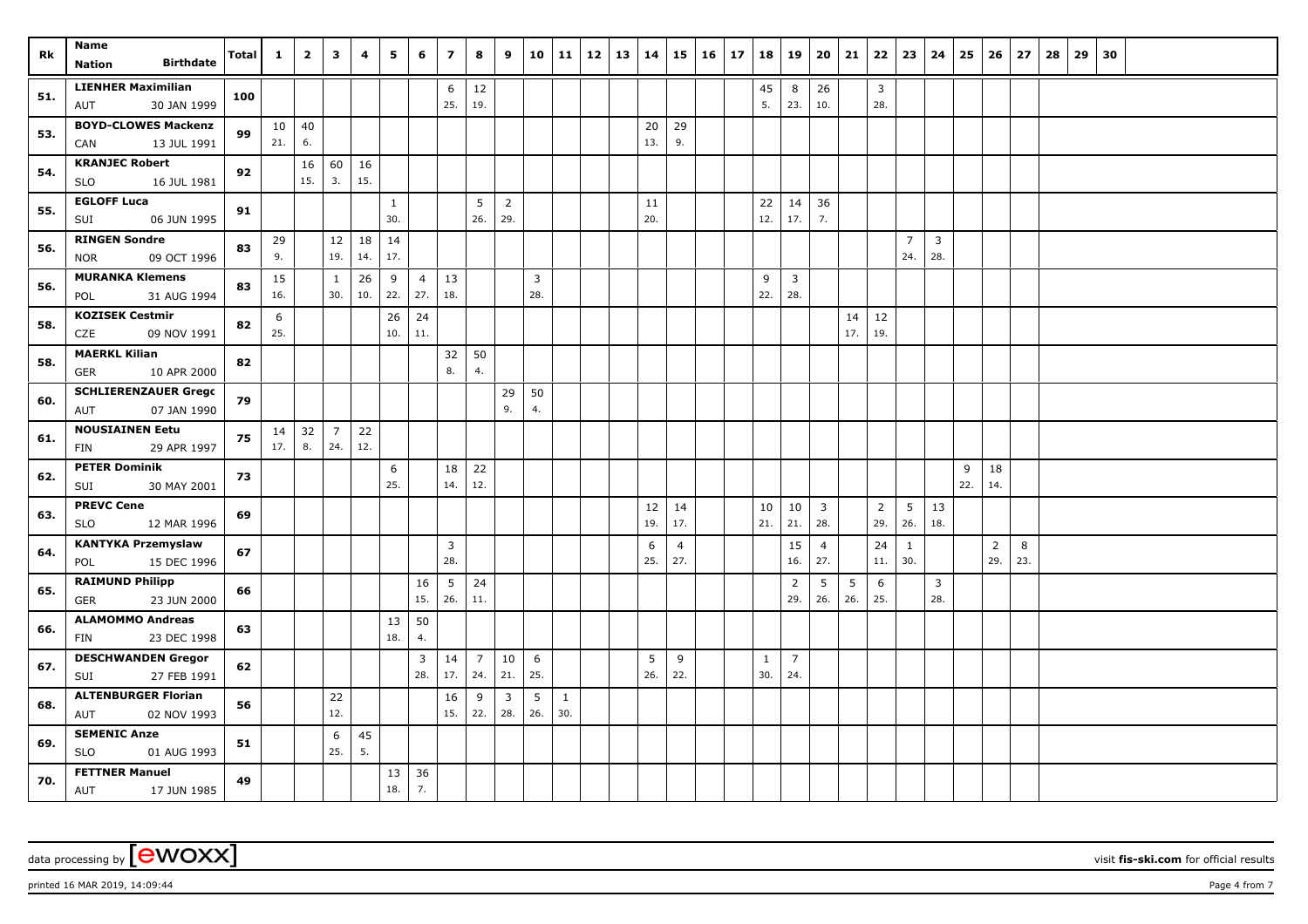| Rk  | Name                                                     | <b>Total</b> | $\mathbf{1}$ | $\overline{2}$              | $\overline{\mathbf{3}}$ | 4         | 5                     | 6         | $\overline{z}$        | 8        | 9 | 10        |           | 11   12   13   14     |                       |                       |           | $15 \mid 16 \mid 17$ | 18        | 19                    | 20                    | 21                  |                       | $22 \mid 23 \mid$ | 24 | 25                    |                                | $26 \mid 27$ | 28 | 29 | 30 |  |  |
|-----|----------------------------------------------------------|--------------|--------------|-----------------------------|-------------------------|-----------|-----------------------|-----------|-----------------------|----------|---|-----------|-----------|-----------------------|-----------------------|-----------------------|-----------|----------------------|-----------|-----------------------|-----------------------|---------------------|-----------------------|-------------------|----|-----------------------|--------------------------------|--------------|----|----|----|--|--|
|     | <b>Birthdate</b><br>Nation                               |              |              |                             |                         |           |                       |           |                       |          |   |           |           |                       |                       |                       |           |                      |           |                       |                       |                     |                       |                   |    |                       |                                |              |    |    |    |  |  |
| 70. | <b>FANNEMEL Anders</b><br>13 MAY 1991<br><b>NOR</b>      | 49           |              |                             |                         |           |                       |           |                       |          |   |           |           |                       |                       |                       |           |                      |           |                       |                       |                     |                       |                   |    | 20<br>13.             | 29<br>9.                       |              |    |    |    |  |  |
| 72. | <b>KOFLER Andreas</b><br>17 MAY 1984<br>AUT              | 47           |              | $12$   11   11  <br>19. 20. | 20.                     | 13<br>18. |                       |           |                       |          |   |           |           |                       |                       |                       |           |                      |           |                       |                       |                     |                       |                   |    |                       |                                |              |    |    |    |  |  |
| 73. | <b>BICKNER Kevin</b><br><b>USA</b><br>23 SEP 1996        | 45           |              | 45<br>5.                    |                         |           |                       |           |                       |          |   |           |           |                       |                       |                       |           |                      |           |                       |                       |                     |                       |                   |    |                       |                                |              |    |    |    |  |  |
| 74. | <b>SCHWANN Mika</b><br>AUT<br>30 JUL 1999                | 44           |              |                             |                         |           |                       |           |                       |          |   | 11<br>20. |           |                       |                       |                       | 5<br>26.  |                      | 13<br>18. | $\overline{4}$<br>27. | 11<br>20.             |                     |                       |                   |    |                       |                                |              |    |    |    |  |  |
| 75. | <b>AMMANN Simon</b><br>SUI<br>25 JUN 1981                | 40           |              |                             |                         |           | 40<br>6.              |           |                       |          |   |           |           |                       |                       |                       |           |                      |           |                       |                       |                     |                       |                   |    |                       |                                |              |    |    |    |  |  |
| 76. | <b>HARADA Yumu</b><br>15 SEP 1990<br><b>JPN</b>          | 37           |              |                             |                         |           |                       |           |                       |          |   |           |           | 8<br>23.              | 29<br>9.              |                       |           |                      |           |                       |                       |                     |                       |                   |    |                       |                                |              |    |    |    |  |  |
| 77. | <b>LARSON Casey</b><br>16 DEC 1998<br>USA                | 35           |              |                             |                         |           |                       |           |                       |          |   |           | 5<br>26.  |                       |                       |                       |           |                      | 15<br>16. | 9<br>22.              | 6<br>25.              |                     |                       |                   |    |                       |                                |              |    |    |    |  |  |
| 78. | <b>KARLEN Gabriel</b><br>10 MAR 1994<br>SUI              | 34           |              |                             |                         |           | $\overline{3}$<br>28. |           |                       |          |   |           |           |                       |                       |                       | 10<br>21. |                      | 3<br>28.  | 5<br>26.              | 9<br>22.              |                     | $\overline{4}$<br>27. |                   |    |                       |                                |              |    |    |    |  |  |
| 79. | <b>HOERL Jan</b><br>AUT<br>16 OCT 1998                   | 25           |              | 5 <sup>5</sup><br>26.       |                         | 20<br>13. |                       |           |                       |          |   |           |           |                       |                       |                       |           |                      |           |                       |                       |                     |                       |                   |    |                       |                                |              |    |    |    |  |  |
| 80. | <b>INSAM Alex</b><br>ITA<br>19 DEC 1997                  | 24           |              |                             |                         |           |                       |           |                       |          |   |           |           |                       |                       | 13<br>18.             | 11<br>20. |                      |           |                       |                       |                     |                       |                   |    |                       |                                |              |    |    |    |  |  |
| 81. | <b>STURSA Vojtech</b><br>CZE<br>03 AUG 1995              | 23           |              |                             |                         |           |                       |           |                       |          |   |           |           |                       |                       |                       |           |                      | 11<br>20. |                       | $\overline{2}$<br>29. | $\mathbf{1}$<br>30. | 9<br>22.              |                   |    |                       |                                |              |    |    |    |  |  |
| 81. | <b>MAKSIMOCHKIN Mikhail</b><br><b>RUS</b><br>29 AUG 1993 | 23           |              | 8<br>23.                    |                         |           |                       |           | $\overline{7}$<br>24. | 8<br>23. |   |           |           |                       |                       |                       |           |                      |           |                       |                       |                     |                       |                   |    |                       |                                |              |    |    |    |  |  |
| 83. | <b>SAKUYAMA Kento</b><br><b>JPN</b><br>03 JUL 1990       | 22           |              |                             |                         |           |                       |           |                       |          |   |           |           | 18<br>14.             | $\overline{4}$<br>27. |                       |           |                      |           |                       |                       |                     |                       |                   |    |                       |                                |              |    |    |    |  |  |
| 84. | <b>PILCH Tomasz</b><br>20 OCT 2000<br>POL                | 20           |              |                             |                         |           | $\overline{4}$<br>27. |           |                       |          |   |           |           |                       |                       |                       |           |                      |           |                       |                       |                     |                       |                   |    |                       |                                | 16<br>15.    |    |    |    |  |  |
| 85. | <b>NAITO Tomofumi</b><br>22 FEB 1993<br><b>JPN</b>       | 19           |              |                             |                         |           |                       |           |                       |          |   |           |           | 9<br>22.              | 10<br>21.             |                       |           |                      |           |                       |                       |                     |                       |                   |    |                       |                                |              |    |    |    |  |  |
| 86. | <b>NAGLIC Tomaz</b><br><b>SLO</b><br>18 JUL 1989         | 17           |              |                             |                         |           |                       |           |                       |          |   |           |           |                       |                       | $\overline{2}$<br>29. |           |                      |           |                       |                       |                     |                       |                   |    | $\overline{2}$<br>29. | $\overline{\mathbf{3}}$<br>28. | 10<br>21.    |    |    |    |  |  |
| 86. | <b>HAARE Anders</b><br><b>NOR</b><br>07 DEC 1999         | 17           | 5<br>26.     |                             |                         |           |                       | 12<br>19. |                       |          |   |           |           |                       |                       |                       |           |                      |           |                       |                       |                     |                       |                   |    |                       |                                |              |    |    |    |  |  |
| 88. | <b>WATANABE Hiroaki</b><br>18 SEP 1991<br><b>JPN</b>     | 15           |              |                             |                         |           |                       |           |                       |          |   |           |           | $\overline{3}$<br>28. | $12$<br>19.           |                       |           |                      |           |                       |                       |                     |                       |                   |    |                       |                                |              |    |    |    |  |  |
| 89. | <b>WESTERHEIM Oscar P</b><br><b>NOR</b><br>03 JAN 1996   | 14           |              |                             |                         |           |                       |           |                       |          |   |           | 10<br>21. | $\overline{4}$<br>27. |                       |                       |           |                      |           |                       |                       |                     |                       |                   |    |                       |                                |              |    |    |    |  |  |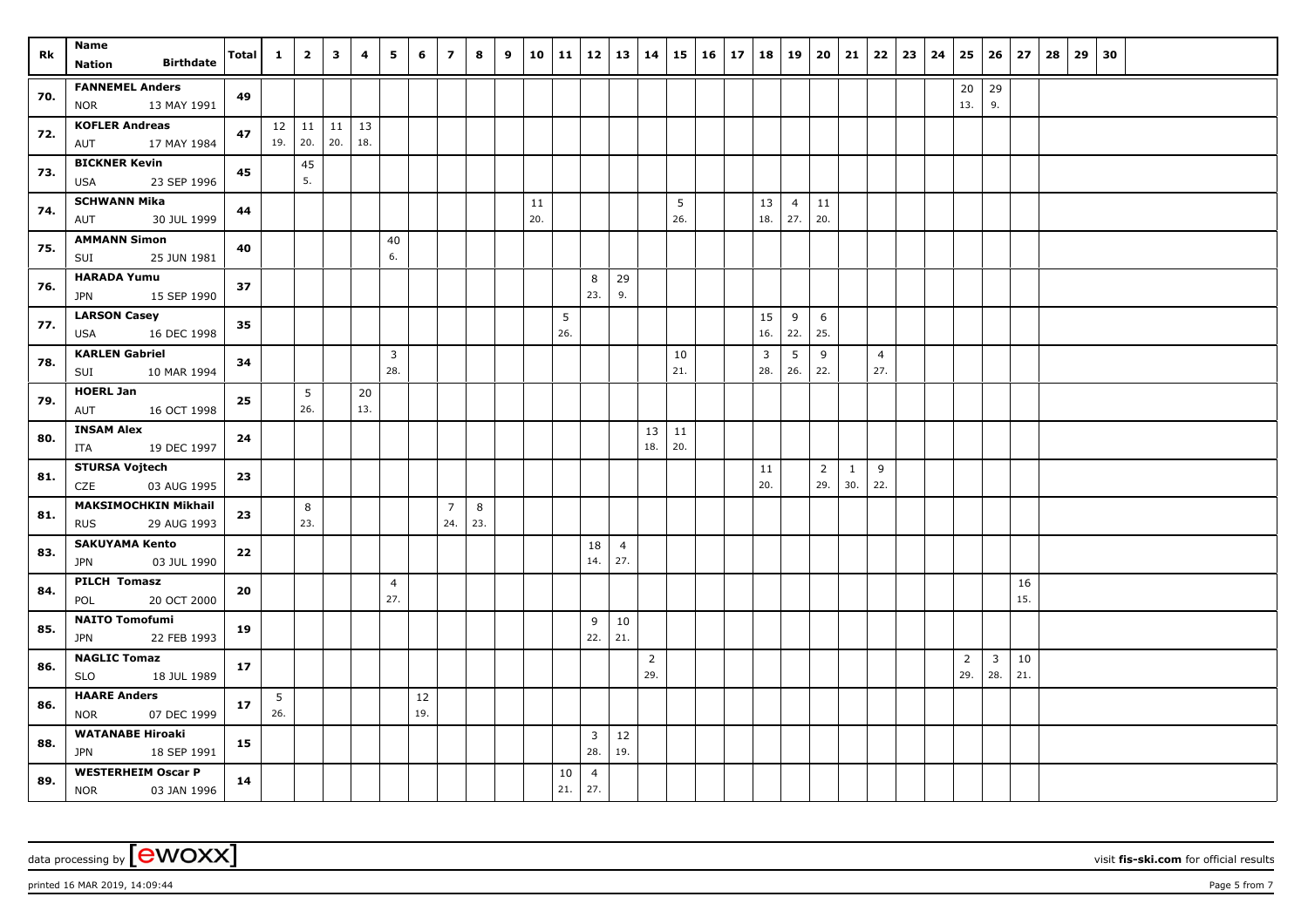| Rk   | Name                                                       | <b>Total</b>            | $\mathbf{1}$ | $\overline{\mathbf{2}}$ | $\overline{\mathbf{3}}$ | 4                     | 5 | 6 | $\overline{\phantom{a}}$ | 8                   | 9 | 10                  | 11                    | $12 \mid 13 \mid 14$  |                       |                       |                       | $15 \mid 16 \mid 17$ | 18                    | 19                  | 20 | 21 | $22 \mid 23 \mid$     | 24                     | 25                  | $26 \mid 27$          | 28 | 29 | 30 |  |  |  |
|------|------------------------------------------------------------|-------------------------|--------------|-------------------------|-------------------------|-----------------------|---|---|--------------------------|---------------------|---|---------------------|-----------------------|-----------------------|-----------------------|-----------------------|-----------------------|----------------------|-----------------------|---------------------|----|----|-----------------------|------------------------|---------------------|-----------------------|----|----|----|--|--|--|
|      | <b>Birthdate</b><br><b>Nation</b>                          |                         |              |                         |                         |                       |   |   |                          |                     |   |                     |                       |                       |                       |                       |                       |                      |                       |                     |    |    |                       |                        |                     |                       |    |    |    |  |  |  |
| 90.  | <b>SOUKUP Matthew</b><br>31 AUG 1997<br>CAN                | 12                      |              |                         |                         |                       |   |   |                          |                     |   |                     | 9<br>22.              | $\overline{2}$<br>29. | $\overline{1}$<br>30. |                       |                       |                      |                       |                     |    |    |                       |                        |                     |                       |    |    |    |  |  |  |
| 91.  | POHJOLA Arttu<br>07 JUN 2001<br>FIN                        | 10                      |              |                         | 10<br>21.               |                       |   |   |                          |                     |   |                     |                       |                       |                       |                       |                       |                      |                       |                     |    |    |                       |                        |                     |                       |    |    |    |  |  |  |
| 92.  | <b>HAZETDINOV Ilmir</b><br>28 OCT 1991<br><b>RUS</b>       | 9                       |              |                         |                         | $\mathbf{1}$<br>30.   |   |   |                          |                     |   |                     |                       |                       |                       |                       |                       |                      |                       |                     |    |    | $\overline{2}$<br>29. | $5\phantom{.0}$<br>26. | $\mathbf{1}$<br>30. |                       |    |    |    |  |  |  |
| 93.  | <b>WEIGEL Cedrik</b><br>GER<br>15 DEC 1998                 | 8                       |              |                         |                         |                       |   |   |                          |                     |   |                     |                       |                       |                       | 8<br>23.              |                       |                      |                       |                     |    |    |                       |                        |                     |                       |    |    |    |  |  |  |
| 94.  | <b>SELL Adrian</b><br><b>GER</b><br>28 APR 1998            | 6                       |              |                         |                         |                       |   |   |                          |                     |   |                     |                       |                       |                       |                       | 6<br>25.              |                      |                       |                     |    |    |                       |                        |                     |                       |    |    |    |  |  |  |
| 94.  | <b>SAMEC Matevz</b><br><b>SLO</b><br>20 AUG 1997           | 6                       |              |                         |                         |                       |   |   |                          |                     |   |                     |                       |                       |                       | $\overline{3}$<br>28. | $\overline{3}$<br>28. |                      |                       |                     |    |    |                       |                        |                     |                       |    |    |    |  |  |  |
| 94.  | <b>HAUKEDAL Richard</b><br>31 AUG 1996<br><b>NOR</b>       | 6                       |              |                         |                         |                       |   |   |                          |                     |   |                     | 3<br>28.              | 1<br>30.              |                       |                       |                       |                      |                       |                     |    |    |                       |                        |                     | $\overline{2}$<br>29. |    |    |    |  |  |  |
| 94.  | <b>CECON Federico</b><br>11 JUN 1994<br>ITA                | 6                       |              |                         |                         |                       |   |   |                          |                     |   |                     |                       |                       |                       |                       |                       |                      |                       |                     |    |    |                       |                        |                     | 6<br>25.              |    |    |    |  |  |  |
| 94.  | <b>HAAGEN David</b><br>AUT<br>06 APR 2002                  | 6                       |              |                         | $\overline{2}$<br>29.   | $\overline{4}$<br>27. |   |   |                          |                     |   |                     |                       |                       |                       |                       |                       |                      |                       |                     |    |    |                       |                        |                     |                       |    |    |    |  |  |  |
| 99.  | <b>CHOI Heung Chul</b><br>03 DEC 1981<br>KOR               | $5\phantom{a}$          |              |                         |                         |                       |   |   |                          |                     |   |                     | $\overline{4}$<br>27. |                       |                       |                       |                       |                      |                       |                     |    |    |                       | $\mathbf{1}$<br>30.    |                     |                       |    |    |    |  |  |  |
| 100. | <b>WIENERROITHER Julian</b><br>05 JUL 1999<br>AUT          | $\overline{\mathbf{4}}$ |              |                         |                         |                       |   |   | $\mathbf{1}$<br>30.      | $\mathbf{3}$<br>28. |   |                     |                       |                       |                       |                       |                       |                      |                       |                     |    |    |                       |                        |                     |                       |    |    |    |  |  |  |
| 100. | <b>JUROSZEK Kacper</b><br>05 JUN 2001<br>POL               | $\overline{\mathbf{4}}$ |              |                         |                         |                       |   |   |                          |                     |   |                     |                       |                       |                       |                       |                       |                      |                       |                     |    |    |                       |                        |                     | $\overline{4}$<br>27. |    |    |    |  |  |  |
| 100. | <b>PRISLIC Ernest</b><br>30 SEP 1993<br><b>SLO</b>         | $\overline{\mathbf{4}}$ |              |                         |                         |                       |   |   |                          |                     |   |                     |                       |                       |                       | $\overline{4}$<br>27. |                       |                      |                       |                     |    |    |                       |                        |                     |                       |    |    |    |  |  |  |
| 103. | <b>MALTSEV Kevin</b><br><b>EST</b><br>04 JUL 2000          | $\mathbf{3}$            |              |                         |                         |                       |   |   |                          |                     |   |                     |                       |                       |                       |                       |                       |                      |                       |                     |    |    |                       |                        |                     | $\overline{3}$<br>28. |    |    |    |  |  |  |
| 104. | <b>URLAUB Andrew</b><br>12 APR 2001<br><b>USA</b>          | $\overline{2}$          |              |                         |                         |                       |   |   |                          |                     |   |                     | $\overline{2}$<br>29. |                       |                       |                       |                       |                      |                       |                     |    |    |                       |                        |                     |                       |    |    |    |  |  |  |
| 104. | <b>BJERKEENGEN Fredrik</b><br><b>NOR</b><br>11 NOV 1988    | $\overline{2}$          |              |                         |                         |                       |   |   |                          |                     |   |                     |                       |                       |                       |                       |                       |                      | $\overline{2}$<br>29. |                     |    |    |                       |                        |                     |                       |    |    |    |  |  |  |
| 106. | <b>MABUCHI Minato</b><br>28 JUN 1992<br><b>JPN</b>         | $\mathbf{1}$            |              |                         |                         |                       |   |   |                          |                     |   |                     |                       |                       |                       |                       |                       |                      |                       | $\mathbf{1}$<br>30. |    |    |                       |                        |                     |                       |    |    |    |  |  |  |
| 106. | <b>SOLBERG Christian Roes</b><br>26 SEP 1999<br><b>NOR</b> | $\mathbf{1}$            |              |                         |                         |                       |   |   |                          |                     |   |                     |                       |                       |                       |                       | $\mathbf{1}$<br>30.   |                      |                       |                     |    |    |                       |                        |                     |                       |    |    |    |  |  |  |
| 106. | <b>TOLLINGER Elias</b><br>AUT<br>25 MAR 1995               | $\mathbf{1}$            |              |                         |                         |                       |   |   |                          |                     |   | $\mathbf{1}$<br>30. |                       |                       |                       |                       |                       |                      |                       |                     |    |    |                       |                        |                     |                       |    |    |    |  |  |  |